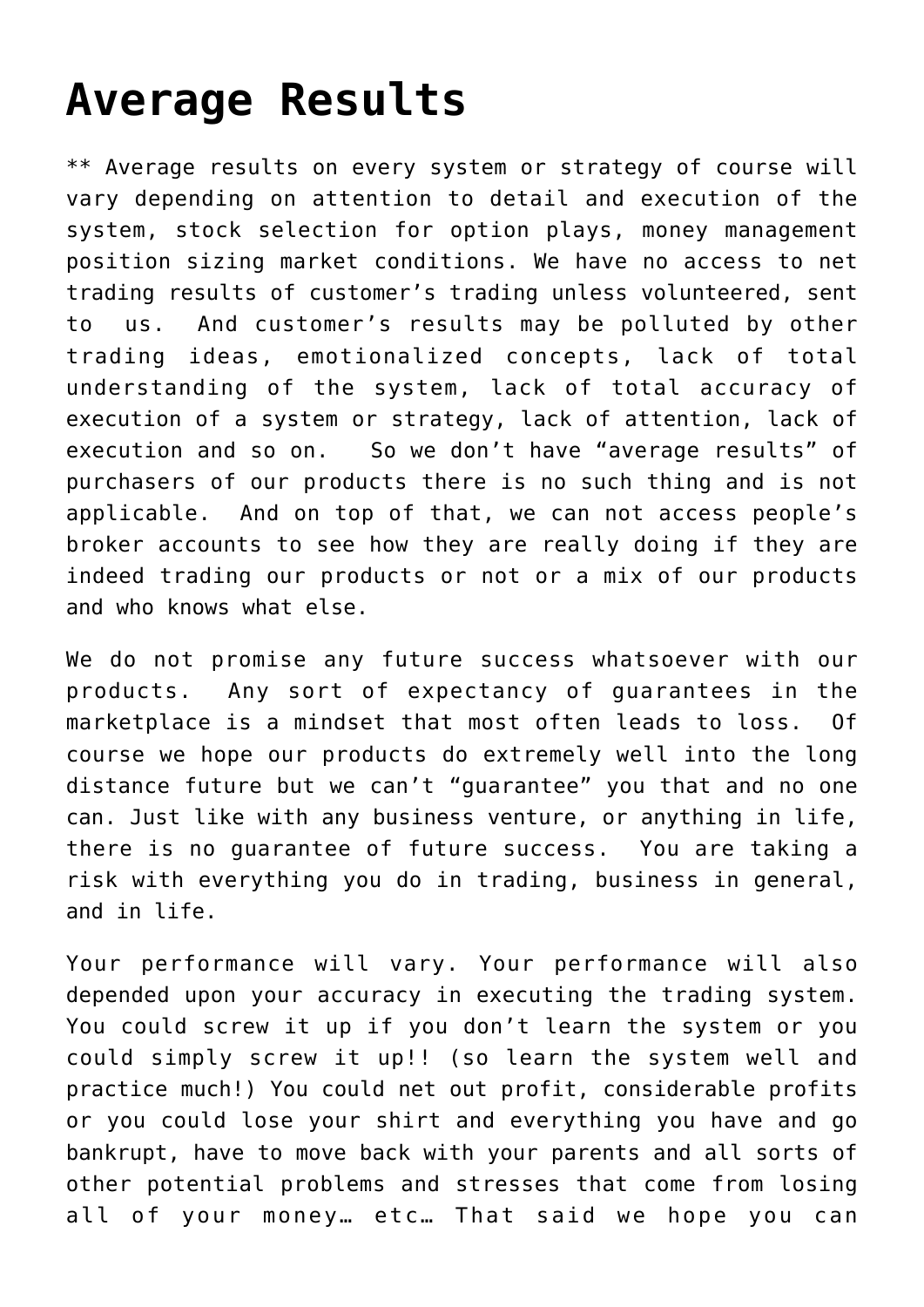systematically net out profits over time and compound those profits onto extreme success! And we wish you the best into the future!

\*\* Results will vary from student to student depending on the correct use of the system and the actual use of the system. Many never use the system. Some never consistently apply the system. Stock and options choice will vary in the results they product. We can not promise you any future success since we are dealing with price markets. Our, your best bet for success is in taking a chance on a system that has performed well consistently over time in the hopes that possibility and probability that the systems performance, in combination with your performance of that system will do well at the present and into the future…. We make no promises or guarantees of future performance whatsoever however good our trading systems & strategies may be at the point in time of performance results. Posted customer feed back was done voluntarily by customer and we did not even ask. We appreciate all feed back from our customers.

Note: typical results or average results will range from lost money for those who break rules and refuse to trade the system correctly to zero for people who don't take any action to some of the customer examples as you see above and to results customers have not told us about. Bottom line: this is trading: you can't 'expect guaranteed results' because that is a losing mindset in trading and it doesn't make any sense to good trading. You get a system to increase your chance, your probability, your potential for success. The only way you could 'guaranteed make money' like past results is to have a crystal ball – the pursuit of which, searching for a crystal ball is a ever losing adventure. Trade right. Trade smart and maybe you could have great success too!

\*\*\*\* Any student testimonials were submitted by customer by their own inspiration and did not receive any compensation or their testimony, success story, review or feedback. Posted for